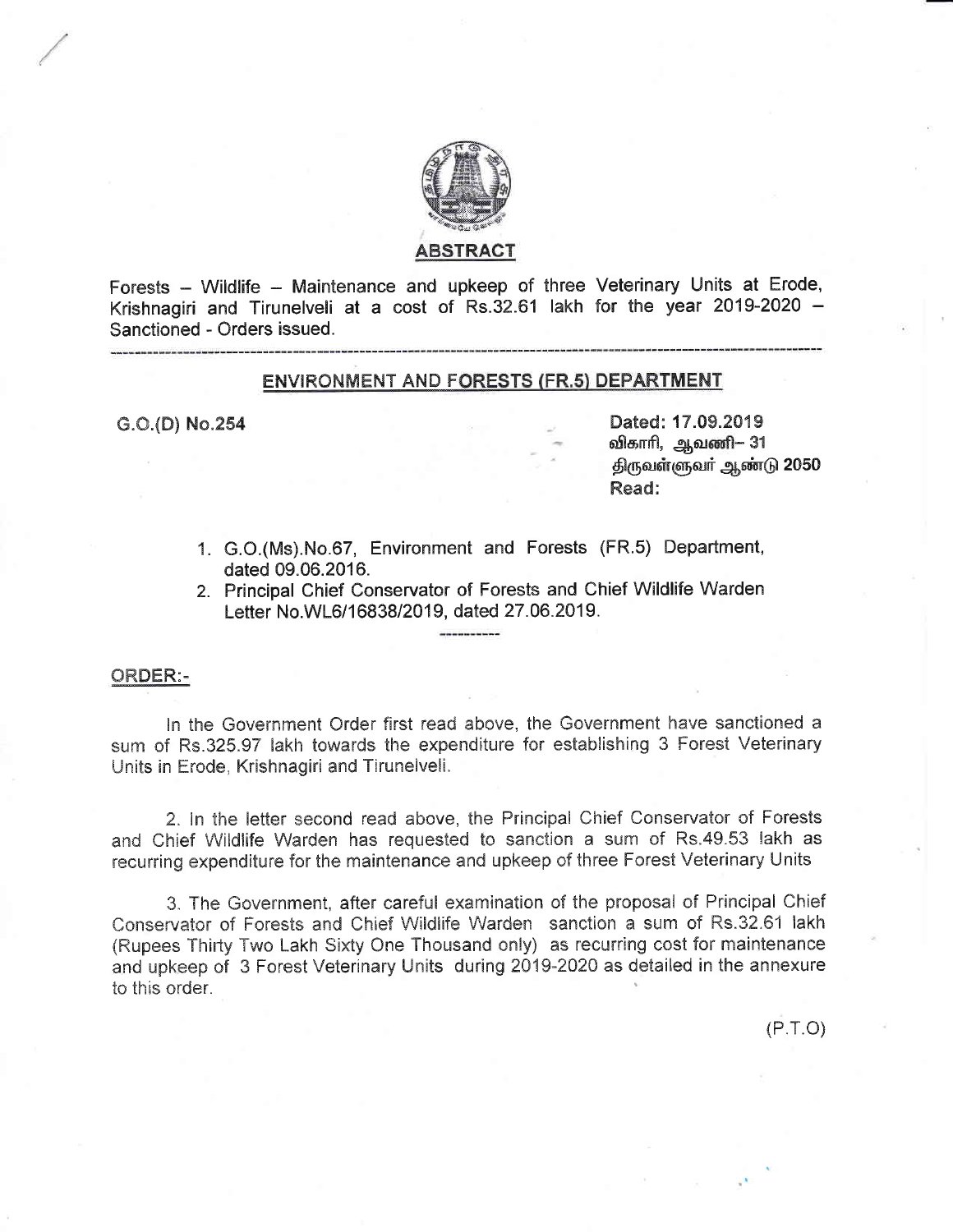4. The expenditure sanctioned in para 3 above shall be debited to the following head of account:-

 $\sqrt{2400}$ 

| 2400 - Polestry and VVIId Life – UZ Environmental Porestry and VVIIdilife<br>- 110 Wildlife Preservation - State's Expenditure - AP - Establishment<br>of Forestry Veterinary Units |             |
|-------------------------------------------------------------------------------------------------------------------------------------------------------------------------------------|-------------|
| 305 Office Expenses - 01 Telephone Charges<br>(Old DPC: 2406-02-110-AP-0510)<br>(IFHRMS DPC:2406-02-110-AP-30501)                                                                   | 0.030 lakh  |
| 305 Office Expenses - 02 Other Contingencies<br>(Old DPC: 2406-02-110-AP-0529)<br>(IFHRMS DPC:2406-02-110-AP-30502)                                                                 | 3.320 lakh  |
| 305 Office Expenses - 03 Electricity Charges<br>(Old DPC: 2406-02-110-AP-0538)<br>(IFHRMS DPC:2406-02-110-AP-30503)                                                                 | 0.254 lakh  |
| 333 Payments of Profession and Special<br>Services - 04 Contract payment<br>(Old DPC: 2406-02-110-AP-3348)<br>(IFHRMS DPC:2406-02-110-AP-33304)                                     | 7.115 lakh  |
| 345 Petroleum, Oil and Lubricant - 01 -<br>Petroleum, Oil and Lubricant<br>(Old DPC: 2406-02-110-AP- 4507)<br>(IFHRMS DPC:2406-02-110-AP-34501)                                     | 4.457 lakh  |
| 346 Clothing, Tentage and Stores - 01 -<br><b>Clothing, Tentage and Stores</b><br>(Old DPC: 2406-02-110-AP-4605)<br>(IFHRMS DPC:2406-02-110-AP-34601)                               | 1.500 lakh  |
| 366 Medicine - 01 - Medicine<br>(Old DPC: 2406-02-110-AP-6603)<br>(IFHRMS DPC:2406-02-110-AP-36601)                                                                                 | 12.687 lakh |
| 376 Computer and Accessories - 01 - Purchase<br>(Old DPC: 2406-02-110-AP-7611)<br>(IFHRMS DPC:2406-02-110-A761P-37601)                                                              | 2.974 lakh  |
| Total                                                                                                                                                                               | 32.610 lakh |

5.. Necessary additional funds will be provided in Revised Estimates / Final Modified Appropriation 2019-2020 to meet the expenditure sanctioned in para 3 above. Pending provision of such funds, the Principal Chief Conservator of Forests and Chief Wildlife Warden is authorized to incur the expenditure. The Principal Chief Conservator of Forests and Chief Wildlife Warden are also directed to include the expenditure while sending the budget proposals for Revised Estimates / Final Modified Appropriation 2019-2020 to Finance (AHD&F/BG.I) Department at an appropriate time without fail.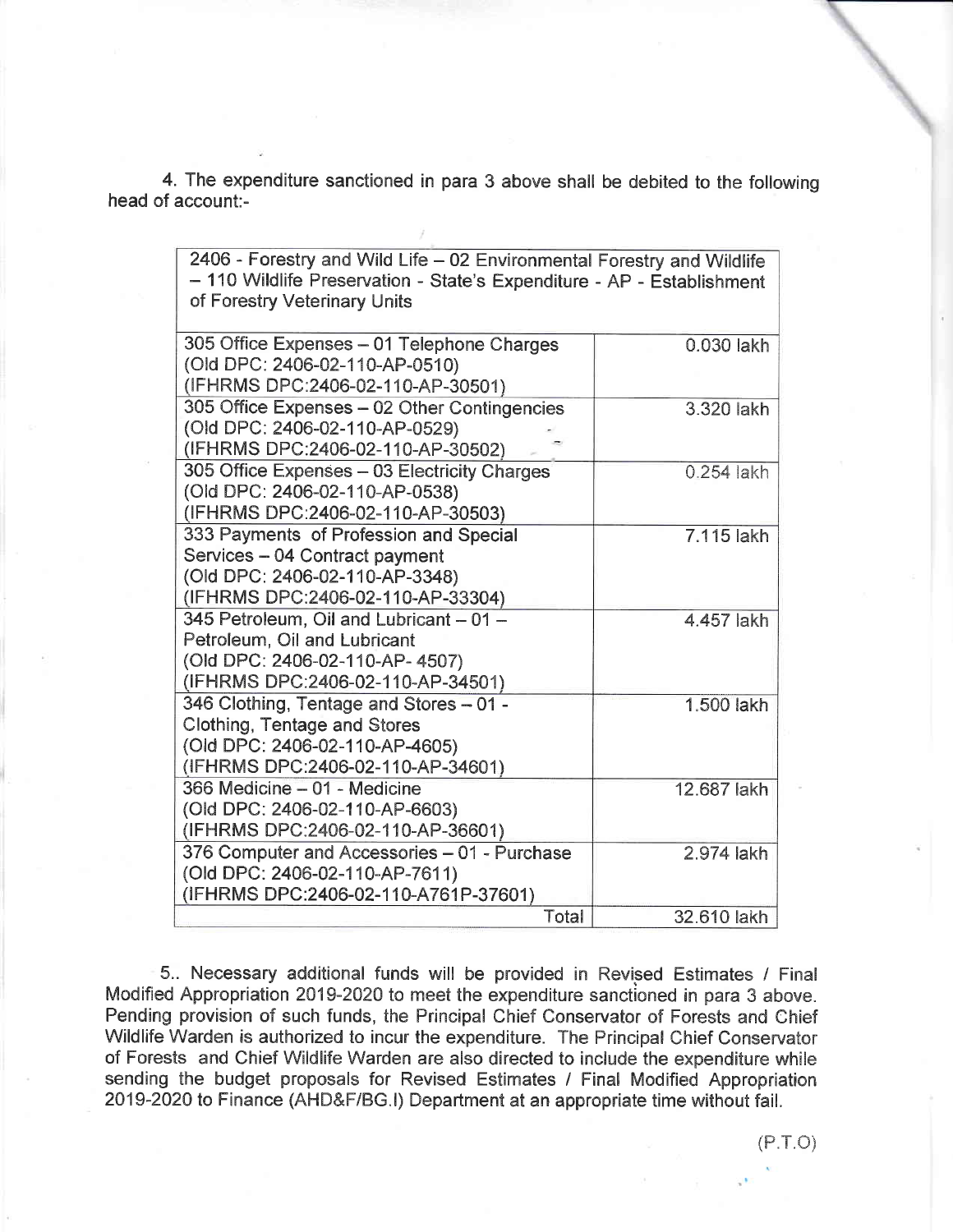6. The Principal Chief Conservator of Forests and Chief wildlife warden is authorized to incur the expenditure.

7. This order issues with the concurrence of Finance Department vide its U.O.No.43522/Finance(AHD&F)/2019 Department, dated: 05.09.2019 and Additional Sanction Ledger Number 1351 (One thousand three hundred and fifty one)

### (BY ORDER OF THE GOVERNOR)

## **SHAMBHU KALLOLIKAR** PRINCIPAL SECRETARY TO GOVERNMENT

 $To -$ 

The Principal Chief Conservator of Forests (HoD), Chennai-15. The Principal Chief Conservator of Forests and Chief Wildlife Warden, Chennai -15. The Principal Accountant General, Chennai - 18. The Pay and Accounts Officer (South)

The Resident Audit Officer,

The District Treasury Officer Erode / Krishnagiri / Tirunelveli. (Through PCCF & CWW)

#### Copy to:

The Special P.A. to Hon'ble Minister (Forests), Chennai-9. The Finance (AHD&F/BG-II) Department, Chennai-9 P.S to Principal Secretary to Government, Environment and Forests Department, Chennai-9. SF/SCs.

#### /FORWARDED BY ORDER/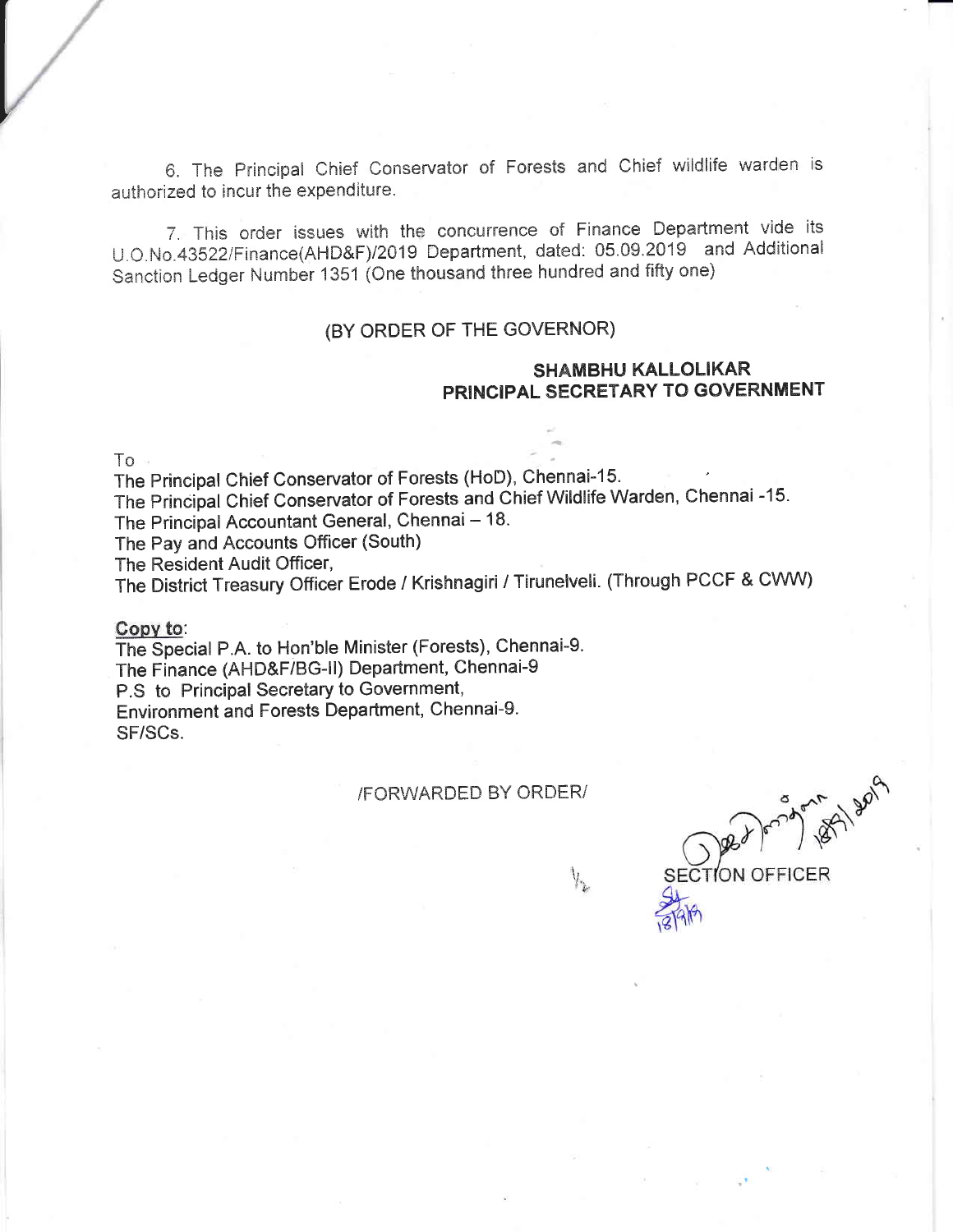## **ANNEXURE**

# to G.O.(D) No.254, Environment and Forests (FR.5) Department, dated 17.09.2019

| SI.            | Head of                                                                                                                      | Erode                              |                                                                  |        |                 | Krishnagiri                                        |               | <b>Tirunelveli</b> |                                                          |               | Grand                            |
|----------------|------------------------------------------------------------------------------------------------------------------------------|------------------------------------|------------------------------------------------------------------|--------|-----------------|----------------------------------------------------|---------------|--------------------|----------------------------------------------------------|---------------|----------------------------------|
| No             | Account                                                                                                                      | Unit                               | Cost                                                             | Amount | Unit            | Cost                                               | <b>Amount</b> | Unit               | Cost                                                     | <b>Amount</b> | <b>Total</b><br>(Rs. in<br>Lakh) |
| $\mathbf{1}$   | 305 Office<br>Expenses -<br>01<br>Telephone<br>Charges<br>2406-02-<br>110-AP-<br>305-01                                      | L.S                                | $\overline{\text{LS}}$                                           | 0.024  | LS              | $\overline{LS}$                                    | 0.279         | LS                 | LS                                                       | 0.000         | 0.303                            |
| $\overline{2}$ | 305 Office<br>Expenses -<br>02 Other<br>Contingen-<br>cies<br>2406-02-<br>110-AP-<br>305-02                                  | L.S                                | $\overline{LS}$                                                  | 1.000  | $\overline{LS}$ | L.S                                                | 1.320         | L.S                | $\overline{LS}$                                          | 1.000         | 3.320                            |
| 3              | 305 Office<br><b>Expenses -</b><br>03<br>Electricity<br>Charges<br>2406-02-<br>110-AP-<br>305-03                             | $\overline{\mathsf{L}.\mathsf{S}}$ | L.S                                                              | 0.172  | L.S             | $\overline{LS}$                                    | 0.000         | $\overline{LS}$    | LS                                                       | 0.082         | 0.254                            |
| $\overline{4}$ | 333<br>Payment of<br>Profession<br>and<br>Special<br>Service -<br>04<br>Contract<br>Payment<br>2406-02-<br>110-AP-<br>333-04 |                                    |                                                                  |        |                 |                                                    |               |                    |                                                          |               |                                  |
|                | a) Wildlife<br>Ambulana-<br>ce Driver                                                                                        | 1 No                               | Rs.512/-<br>day<br>wages<br>rate for<br>25 days<br>for 1<br>year | 1.536  | 1 No            | Rs.<br>343/<br>day for<br>25 days<br>for 1<br>year | 1.029         | 1 No               | Rs.<br>$437/-$<br>day for<br>25<br>days<br>for 1<br>year | 1.311         | 3.876                            |